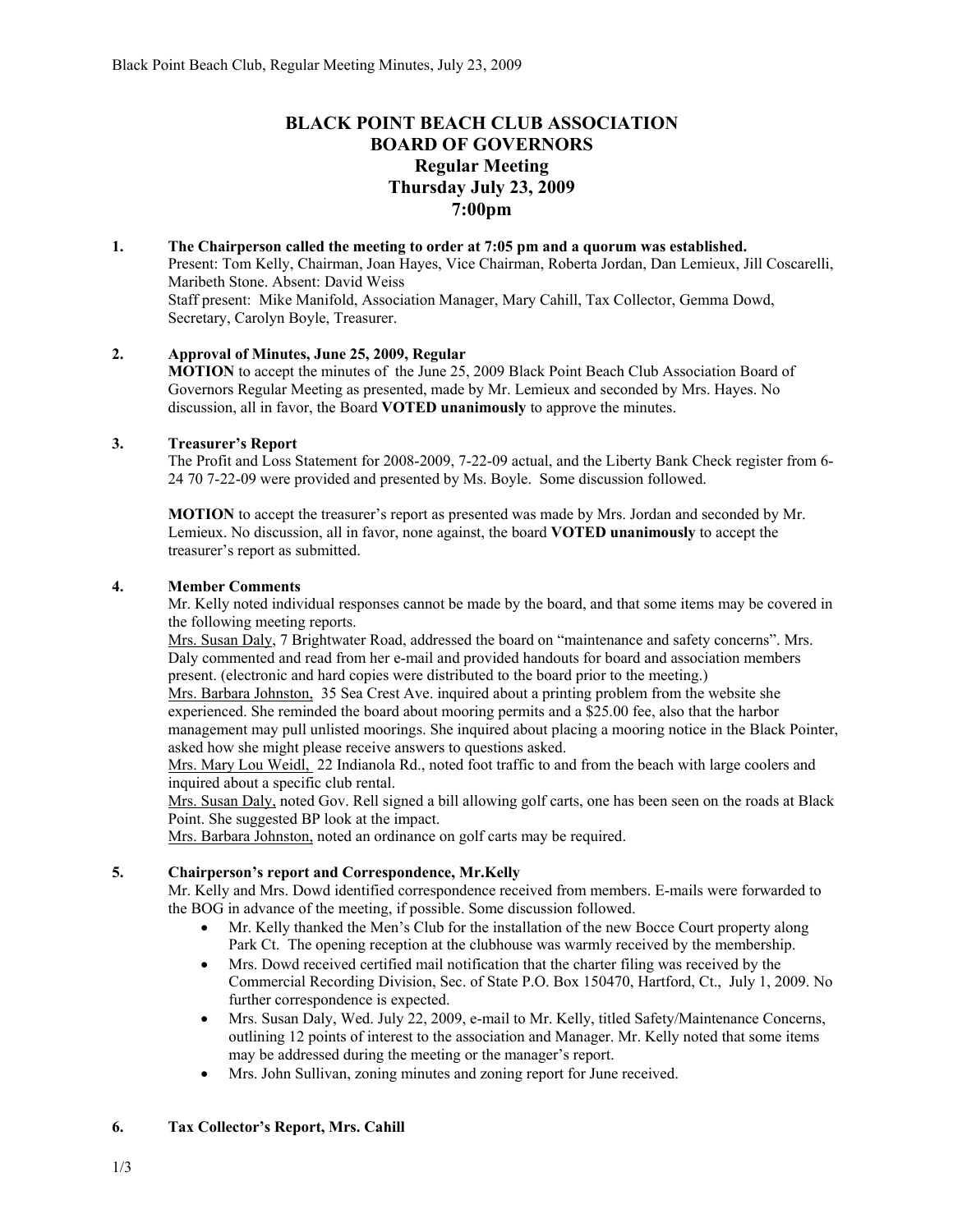Mrs. Cahill reported tax returns are low. She is waiting for approx. \$ 38,500. for this year's budget and advised the board limit spending. Mrs. Cahill will send out late notices on any payment not received by August 1, 2009. She asks members to send or drop off tax payments as soon as possible or contact her with questions.

# **7. Manager's Report, Mr. Manifold**

Mr. Manifold reported on activity and provided a written statement dated July 2009. Some items quoted from the report are listed below and discussion followed on a number of topics:

- Plaut moved the boat launch dock out several feet which has alleviated the problems with the gangway at high tide.
- Thanks Steve Rezniski and Don Armour for helping with a power washer and labor to clean the boat ramp (of slippery build up, etc). The cracks and potholes were also repaired.
- The sign on South Beach Pier has been replaced. Contracted with Signcraft to replace the sign at the clay courts.
- Mike Nebelung has finally installed the buoy lines at SB and Sea Breeze. Mike was asked to paint the buoys the same color but he did not get it done. He will be asked to paint all the buoys the orange in the fall. Working with Mike continues to be a challenge.
- The town and Mike have been doing their respective cleanings and the beaches seem to be in good condition. South Beach continues to be much improved. Gene Massey noted that more people are using the SB instead of the boat beach because of the improvement. (Town will continue with 2X week cleaning thru Labor Day).
- A member suggested that we should paint the pink wall on Main Beach.
- The Wards graciously re-donated a thank you restaurant gift certificate to the Golf Tourney. The White Cap parking lot being watched for run off and may require replacement of the berm.
- Permits for work around the piers, that were going to expire, have been extended for another year allowing rip rap addition if decided.
- Gray Sharpe has sent the results of the diver's survey to the DEP and we are waiting for any feedback of special requests. The survey showed Sea Lettuce, which should not be a problem. Gary is also making sure we have the local approvals necessary for the "expedited" permitting process we are using with the DEP.
- A member asked if the shed behind the clubhouse could be used to store some Bocce related equipment, rakes, scoreboard, etc. There is enough space for a few items and a key can be given. The board discussed and saw no objection to sharing the shed and key.
- Casey completed a large amount of maintenance and general clean-up at the right of ways, parking lots, kayak launch area, playground /tennis court last week. He did not weed the clay courts before going on vacation this week. Guards are taking turns cleaning up the clay courts as the beaches have been quiet. Casey will paint new boards on repaired benches when he returns.
- The parade/picnic and bonfire were very well attended. The next Bonfire is scheduled for Sat. Aug 1, on South Beach.
- Contracted with an electrician to put covers on outlets at the clubhouse.

Some questions and discussion followed from the board regarding manager/member comments:

Black Pointer, Mike asked for it to be added to the website. Board discussed the submission, timing, editing, and open possibilities for Black Point sources to produce the flyer. Business ad in the Bpt'r from a renter stating use of the clubhouse for a seminar. Mike will check the agreement and contact the renter.

Power washing the boat ramp. Thanks to Steve and Don for their work on the boat ramp. Some discussion from board on power washing on a regular basis.

Weed removal Clay Courts: Mary Cahill suggested the guards/tennis staff take over the weekly weed removal at the clay courts and spray roundup. Spare the Casey expense and time.

Coolers on the beach : Mike said he will have a serious talk with the guards.